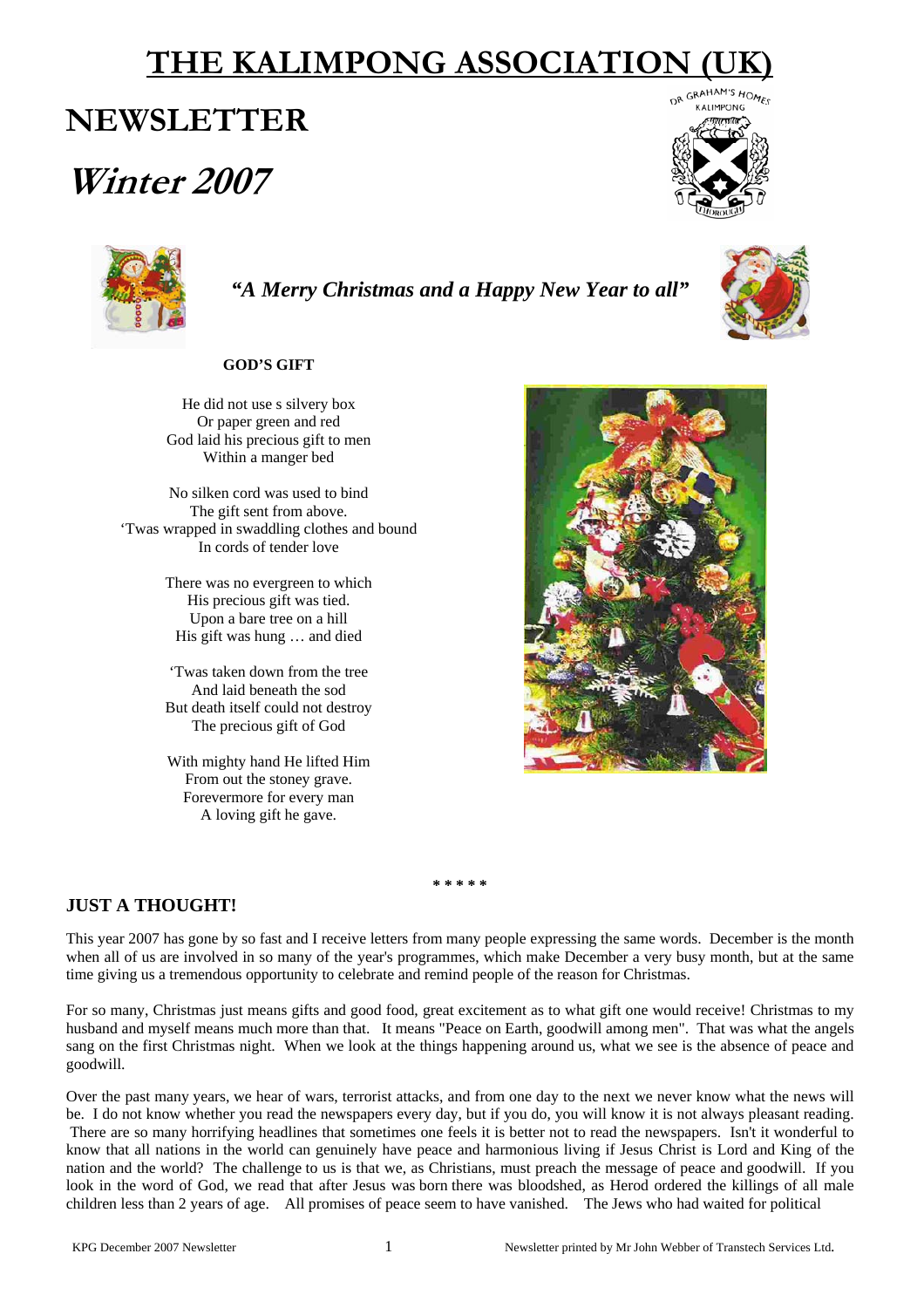freedom were disappointed as their hopes faded with every message that He preached. The peace and freedom that Jesus had to offer was unlike anything that people anticipated. While all Israel looked forward to temporal peace, Jesus was working towards providing peace that lasts, the everlasting peace. We need to ask ourselves. "Does the Christian message of peace and goodwill make sense in this tumultuous world?" For all who trust in the Lord Jesus, peace is naturally received, the peace of God that passeth all understanding. Jesus does a lasting work in us, providing this peace, and the promise is to all who trust Him that there can be peace on earth and goodwill among men. Let us pray that this will become a reality in our world. There are so many millions of people who have everything in life, but peace. We go into the streets, into the slums and see people living in poverty, but smiling in the midst of poverty. They have a joy that many people in the world know nothing about.

I, along with my husband and Committee Members pray that you will have a very peaceful and blessed Christmas, and my prayer is that all of us, as we enter the New Year 2008, rid ourselves of fear and distress, loneliness and pain, that we reflect to others the security and serenity of resting moment by moment in His everlasting love. May we all know God's blessing throughout this New Year.

#### **Margaretta Purtill, President**

# ................

# **SEPTEMBER 2007 UK RE-UNION**

"This was the best Reunion we have ever had"; so said Eddie Lamb, one of our oldest members. And Eddie was right!

It was wonderful to see so many familiar faces and to meet a number of OGBs who had not attended for many years. Many came with their families, some of whom were third generation. It was also lovely to see so many overseas OGBs.



Reverend Clifford Taylor opened the meeting with a prayer. He gave a brief address on his visit to Kalimpong, when he accompanied Margaretta for the internment of Sister Cassidy's ashes. Both Reverend Taylor and Reverend Pereria, the Homes' Chaplain, conducted the service at the Homes' cemetery. Senior pupils and staff attended the ceremony.

Reverend Taylor circulated amongst the OGBs and was extremely impressed with the fact that so many school friends had kept in touch with each other and were present at the Reunion.

As usual, the '**buns and jelabies'** tea was plentiful and very much enjoyed by all present. We did justice to the excellent spread, which included many homemade savories and a beautiful Birthday cake. The ladies in the kitchen worked their socks off!

There were many raffle prizes and we would like to say a big 'Thank you' to all who donated so generously. The Homes' old Rallying Song was sung with great gusto, followed by the new version sung mainly by the younger generation.

The Committee sincerely hopes that this happy occasion will be duplicated at future Reunions. Members receiving this Newsletter should encourage other OGBs to become members and join us at these sociable events.

#### **\* \* \* \* \***

# **NEWS FROM THE DGH COMMITTEE - SYDNEY, AUSTRALIA**

For the last eighteen months the NSW Committee has been in a state of limbo. We are currently in a long running dialogue with the Board of Management (BOM) in Kolkata on the status of this Committee. The BOM has recognized the NSW Committee and its activities since its inception in the 1930s. They now question our eligibility to be a DGH Committee!!!

Just to bring everyone into the picture of our Committee - we have 6 active members on the Committee as follows:

- President Ivan Holland
- Treasurer Peter Macey
- Committee Members Glenda Walters, Henry Chapman and Alan Carey
- Secretary Dawn Van Steensel ( nee Holland)

The history of this Committee stems way back to the days of Dr. Graham himself.

The New South Wales and New Zealand Committees were the first two Overseas Committees founded by Dr. Graham, the other two Committees founded by him - Edinburgh and London - being considered 'Homes Committees'.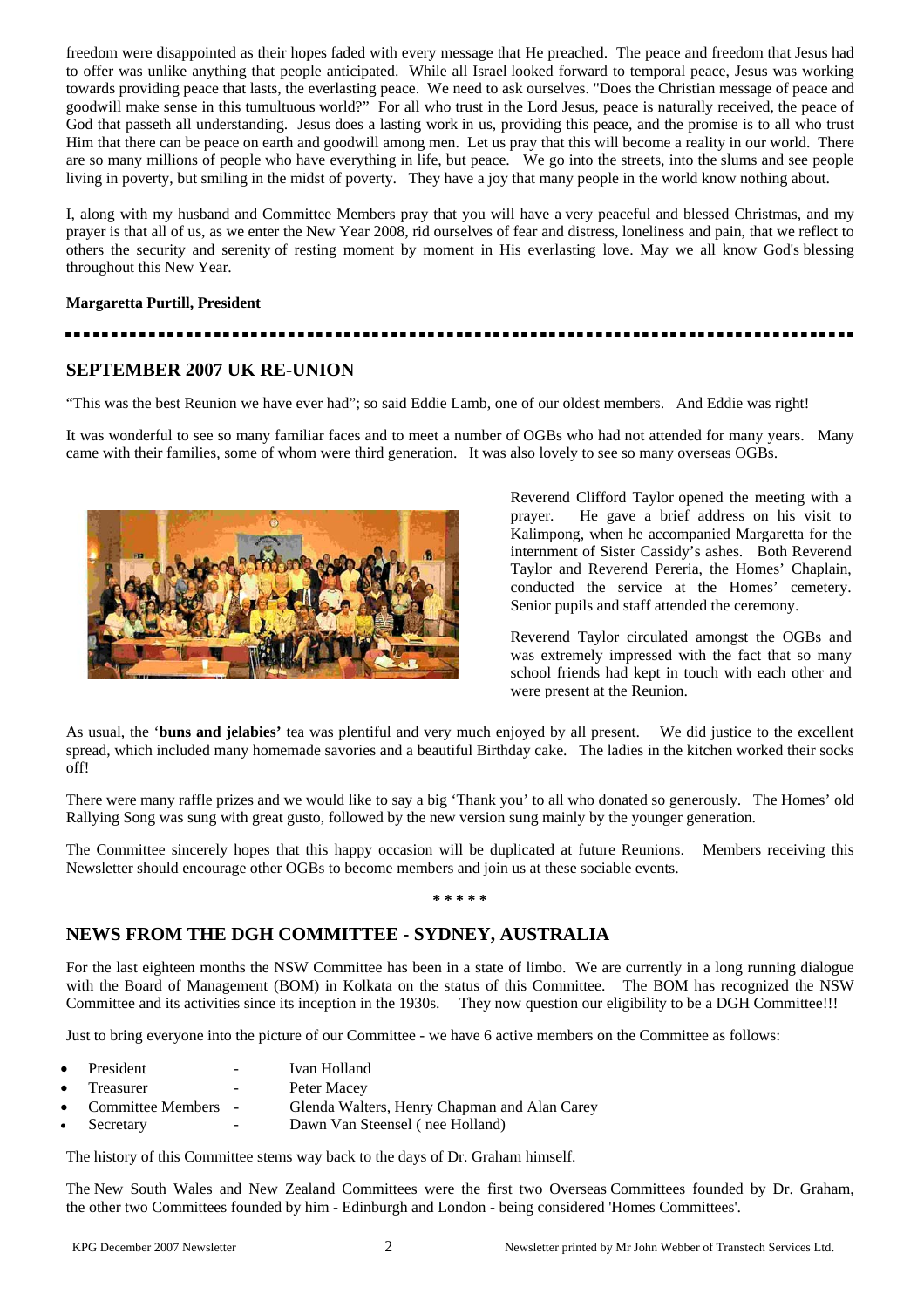Initially, these were formed to receive Homes children being sent to the 'Colonies' for employment. Later the Committees were involved in recruiting missionary staff for the Homes and also raising funds mainly from Church groups. As a result of the International Conferences in the 70's and the Principal's tours, all Committees came to accept the 'Canadian system' of sponsorship as the most effective form of fund raising. Until that time, sponsorship in Australia was handled by the NSW Committee.

Continuing with the 'history' lesson the Victoria Committee was founded some forty years after NSW. In the early 1980s, it was decided the sensible thing to do was to channel all monies through one Committee and Victoria ("thank you" good people!) took on this responsibility. We function as a separate Committee finding sponsors and raising funds in other ways, but all monies are sent to Victoria and then to Kalimpong.

For all intent and purposes the NSW Committee is a thriving and resilient group of people; we encourage and motivate and never give up. Nothing has diminished our spirit during this challenging period and we have continued to work hard and raise funds to support the Homes. Two of our recent endeavours have been the Jumble Sale Stall and the OGBs Momo-Thukpa Lunch.

#### **Jumble Sale Stall**

The second day of winter ie 2 June 2007 saw the NSW Committee loading up the cars and vans and setting up a Jumble Sale Stall at our Local Council City Annual Street Fair. The troops marshalled out on to the street at 6.00 am on a cold dark morning. We had four cars and a vanload of donated goodies to sell. Most of the cartons of goodies had not even been opened until we were setting up shop and the merchandise for sale was as much a pleasant surprise to us as it was to the potential shoppers.

Once the sun came up around 8.00 am and we had shed our winter woollies, the shopping crowd started to arrive. We were all hands on deck and busy until 4.30 pm when the Council Rangers finally moved our shoppers away and got us to shut down!!!!

It was a long hard day but along the way we had encouraging feedback from the shoppers and we were able to raise some well-needed funds for no outlay - except our spirit and effort.

#### **Momo-Thukpa Lunch**

The Jumble Sale Stall was closely followed by a Momo-Thukpa lunch held at the Van Steensel's home in August. Over 50 OGBs and friends paid a small fee to come and have a good feed and took the opportunity to meet and greet other OGBs. The day was a perfect winter day, sunshine and warmth with no wind, to sit in the backyard and eat hot momos with red-hot chilli chutney. The Committee rolled out nearly 700 momos and at the end of the day; we even sold packs of momos as takeaway!!

Carl and Linda Chater made "katti-rolls" (anyone from Calcutta will know what these are!!) and sold them to the invited guests and generously donated the proceeds to the Committee. This was another happy, successful day.

The NSW Committee in Sydney is fortunate to be strongly supported by a wide range of OGBs and well-wishers and we will continue to work for and strive for the benefit of Dr. Graham's Homes.

#### **Dawn Van Steensel, Secretary, DGH NSW Committee, Sydney, Australia**

#### **\* \* \* \* \***

# **NEWS FROM THE DGH OGBs – NEW ZEALAND**

There are not many OGB's in New Zealand and I try my best to keep them informed about the school through periodical newsletters etc. We are scattered all over New Zealand, therefore it's difficult to arrange get together at all, however in Auckland where I live, we always meet at my house nearest to the 24th September and an invitation is sent out to all OGB's and for the last 35 years we have met at our house. We only missed two. Year 2000 when I was at the Homes for the Centenary celebration and 2005 when I was again in the Homes for OGB's 5 years gathering which was decided in 2000. I suppose the next Homes gathering will be missed in 2010, when once again we meet in the Homes.

This year we met on 23rd September and those who came were Lionel Landale, Charles Jordon, John Langham and his wife, Nancy Haliday, Rima and Ashima Lama and their family, Tashi Hishay and his wife. It was very nice of Charles Jordon's neighbour to drive him up from his place, which is about three hours drive from Auckland, and then take him back. Charlie was very appreciative to his friend, as he can no longer drive with old age catching up.

Everyone brought something for dinner and there was so much food left over we had to ask them to take some home with them. The evening was enjoyed by us all talking about the old school and I showed them the DVD that Margaretta had send me about the Homes Choir tour of the UK. Everyone was very impressed with the quality of singing by the children. Thank you Margaretta. I am in touch with Horace Webber who lives at a retirement village in Auckland. I get an email every now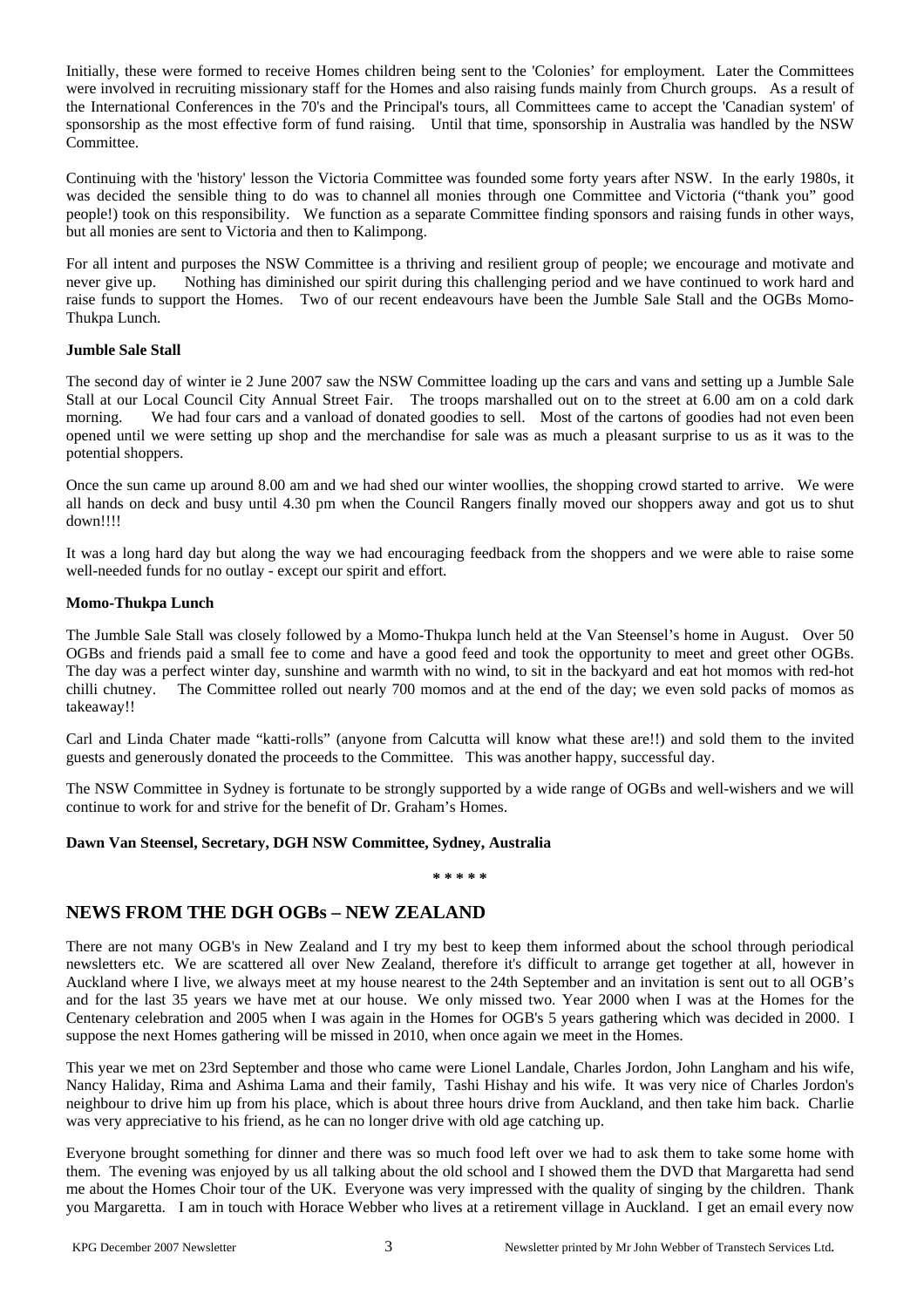and then from George Borthwick who lives in Wellington, and Ashley Hogg who lives in Cambridge. Once in a blue moon a telephone call from Paddy Mackie who lives in Auckland. I try and keep in touch with most of the OGB's and always make them feel that we are all part of the large Homes family and my house is always open to them all.

For me this year has been a great year as we have been planning for the visit of His Holiness, the Dalai Lama, for a few years and in June this year, His Holiness came to New Zealand and it was a privilege for me to accompany him every where he went. All his public talk and teachings were well attended and his message of Love and Kindness hit a cord with New Zealanders. The tour was very successful.

I would like to take this opportunity to wish all of you a Merry Christmas and A Happy New Year. I am happy to hear from any OGB's especially from those of my own era 1955-1962. Best wishes and Tashi Delek.

#### **Thuten Kesang, New Zealand**

**\* \* \* \* \*** 

Congratulations to all the **New York OGBs** who managed to get together to celebrate the Homes' Birthday. Please visit the website [dghalumni@gmail.com](mailto:dghalumni@gmail.com) for further details as well as photographs of the occasion.

### **OGB's NEWS**

#### **Jean and Florence Harrop**

During the early 60s the Homes selected Jean and Florence Harrop to be sent to the Dooars to spend their school holidays with an English tea planter Bill Milne, his wife Susan ('Aunt Susan and Uncle Bill') and their two young boys, Alistair and Graham. This became an absolute blessing as the wonderful couple treated them like their own children and the two sisters spent many a carefree holiday with the family. Later, in the late 60s, the family returned to Essex, England before immigrating some three years later to New Zealand. However, prior to their emigration, Jean was able to live with them in Essex when she first immigrated to this country. The sisters have continued to keep in touch with the couple ever since.

Jean and her family decided to visit Florence, who now lives in the Punjab, in October 2005. Florence is married to a Punjabi boy and, as is the custom, her name has been changed to Poonam. The previous November Jean had phoned Susan and told her of her intention to visit Florence. On hearing this Susan said she would also love to see India and Florence again. Jean thought no more of this and she and her family eventually went on their holiday to Ludhiana, Punjab, via Kalimpong (2005 reunion) and Calcutta.



One evening, as the Harrop sisters and their families were relaxing at home, there was a phone call - from the Ludhiana Police! They said they had with them a "foreign lady" who was enquiring the address of "a Florence" but they had never heard of a person with that name. They then asked if Poonam knew this "Florence" to which Florence immediately responded she didn't. However, on overhearing Florence's response, Jean and her husband, David Gundlach promptly interjected "You **are** Florence"! Florence had clearly forgotten her previous name at that moment. The police then swiftly escorted Susan to Florence, extremely pleased with themselves that they had 'solved a mystery' within two hours. How, one might ask, had Susan found herself in this predicament?

Once Aunt Susan had settled in she then related her story. Determined to visit Florence, incredibly she had arrived in Delhi without Florence's knowledge, without an address and without a telephone number. All she knew was that Florence lived in Ludhiana, Punjab, and that she worked with sick animals and children with disabilities! In Delhi she had hired a cab for the 9 to 10 hour drive to Ludhiana at extortionate cost. On arriving in Ludhiana she thought, if anyone could help, it would be the local police. As the police had little idea who Florence was, they took Susan to a local 5 star hotel, with the intention of investigating Florence's whereabouts the following day; after all Ludhiana has a population of some 3 million people!

At the hotel reception, a local councilor and her husband overheard the police. They therefore asked if they could help, as they knew a Poonam Kalra who also worked with sick animals and children and, if anyone should know this Florence, Poonam should. They had no idea that Poonam and Florence were one and the same person! The rest, as they say, is history. There followed a wonderful happy reunion, nearly 40 years after those carefree holidays in the Dooars. Sad to report that Susan lost Uncle Bill some 15 years ago. He was a gentle and kind man.

Footnote: The above story was reported in the Ludhiana press. Readers may also be interested to learn that Florence devotes much of her time doing charity work. Some years ago she set up a charity called 'Hope' for sick animals and is also heavily involved in another charity for children suffering with cerebral palsy. The local press has featured her charity work on a number of occasions so she has become fairly well known in Ludhiana, but it seems only when she uses her Punjabi name.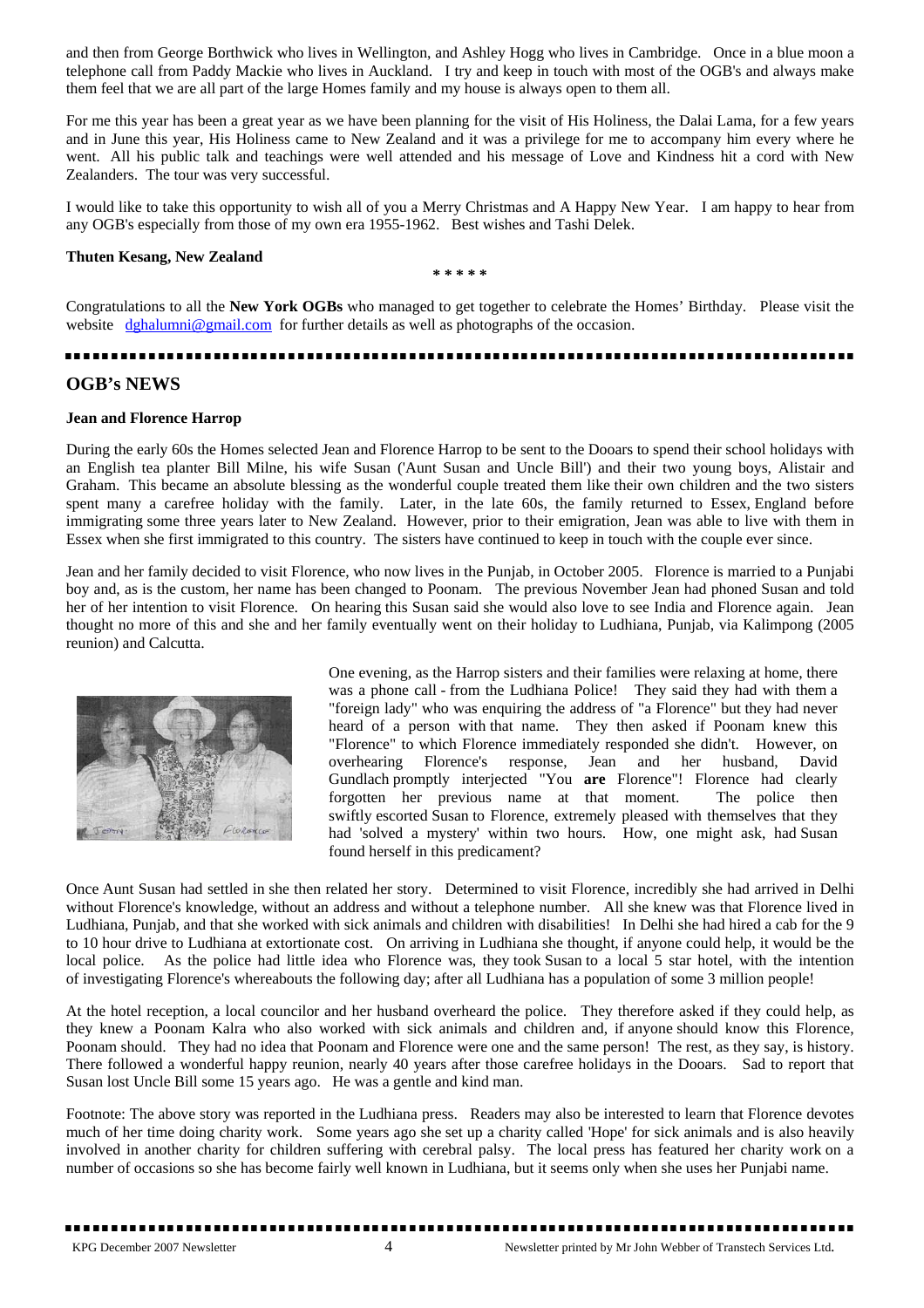#### **Sarah and Bernard Roxburgh**

My brother, Bernard Roxburgh, and I visited the Homes especially for the Birthday celebrations. We stayed at Ahava, where we felt very much at home. The Sunday Church Service brought back memories and the choir was just so beautiful. The buns and jelabies - a little different but equally as tasty and plentiful!!!

Much credit goes to the 82 batch of OGBs for their hard work in organizing some very entertaining and fun events. It was good to be back and a pleasure to meet Mr Bernard Brooks (still a "cool dude") and other OGBs, Freddy Menzies, Don Oakley, John Nuttall, Ganesh Mani Pradhan, Rajendra Chowdry, Richard Shelverton and Peter Sargent. Our only regret was that the weather was not permitting so we did not see the Himalayan mountain range.

**\*\* \* \* \***

#### **Gerry and Pat Arnold**

**Florence Guest** 

We would like to offer our congratulations to our Auditor, Mr Gerry Arnold and his wife, Pat, on the occasion of their 50<sup>th</sup> Wedding Anniversary. Gerry and Pat were married in Calcutta; they have a daughter and three sons. The family and close fiends celebrated this happy event with a special Mass to renew their wedding vows, followed by a delicious lunch in Stony Stratford, Buckinghamshire.

**\* \* \* \* \*** 

# Since she left school in the early 1950s Florence has lived and worked in The Good Shepherd Agricultural Mission in Tanakpur. Recently, we have been asked by the Superintendent, Mr Rick Shipway, to pray for Florence as she has been diagnosed as having Alzheimer's disease. Her contribution to life on the compound has been immeasurable.

# **A Visit Remembered**

February 2007 seems a long time away as I recollect my thoughts on what happened while we were in **Kalimpong, Shillong, Assam and Sikkim.**

We flew from our home in Goa to Delhi and then on to Bagdogra and made the road trip to Kalimpong to drop Ayaan off as the new term had began in Dr Graham's Homes. Our hosts in Kalimpong were our good friends Sakshi and Praman Pradhan who own the Mayuri Lodge Guest House in Ongden Road, Kalimpong. Mayuri Lodge is just a few yards away from the main bus stand, the Mela Ground and is in the heart of KPG Town. Sakshi is an Old Girl (batch of 1988) and Praman is ex St Augustine they have two boys who are DGH students. So when we are around we quite often gang up on Praman - just for some good ribbing. The hospitality yet again is what only DGH people know how best to provide and we enjoyed several days and nights of good Nepalese food including 'momos and thukpa'.

In February with clear blue skies and clean fresh cool air, Kalimpong is the place to be in. The School buildings and some cottages looked fresh and clean with coats of paint and new steel roofs. Children had just returned from their winter vacations and there was a keen sense of anticipation in the eyes of the students as they met up with their cottage and class mates.

While we were in DGH we once again met up with our good friend and OGB, Christine Guest (nee Harris), ex-Elliott cottage who informed us that a Remembrance Service with the laying of a memorial plaque at the SMH and the internment of Sister Cassidy's ashes in the cemetery was to take place. We quickly rescheduled our plans to visit Shillong and Assam to make sure we could be back in DGH. As we did not want to miss the privilege of paying our final respects to such a wonderful and dedicated person who had given many years of her life to ensure the good health and welfare of so many hundreds of children, including myself.

So off we go to Guwahati on the famous 'Rajdhani' train - en-route to Shillong where we are guests of Robert Street. For those who have not had the privilege of Robert's hospitality - it's better than a '7 Star Hotel'. You arrive in a gated complex, with grounds that can quite easily absorb a football pitch and a couple of tennis courts and are welcomed by the barks of six huge German Sheppard dogs. A few friendly strokes and pats later the dogs become your best friends; my previous fear of dogs was soon lost as I began to play 'fetch' with 'Wolfy' the eldest one.

In the past, whenever I called Robert over the phone from the UK, I would ask him what he was doing and his reply most often was that he was relaxing in the sunshine in his front garden with a glass of red wine. I was able to experience and enjoy that very response which brought a chuckle to Robert when I said 'So this is where you relax in the sunshine with your glass of red wine'!! The view from the front porch en-capsule the huge manicured lawns and well kept gardens.

On entering Robert's palatial home we were shown to a doubled size bedroom, which became ours for the three days we spent in Shillong.

Robert introduced us to a familiar face, George Prike, a great guy who spent a lot of his precious time taking us around Shillong. We visited Shillong Viewpoint, Wards Lake, Elephant Waterfalls and the Police & Bara Bazaars.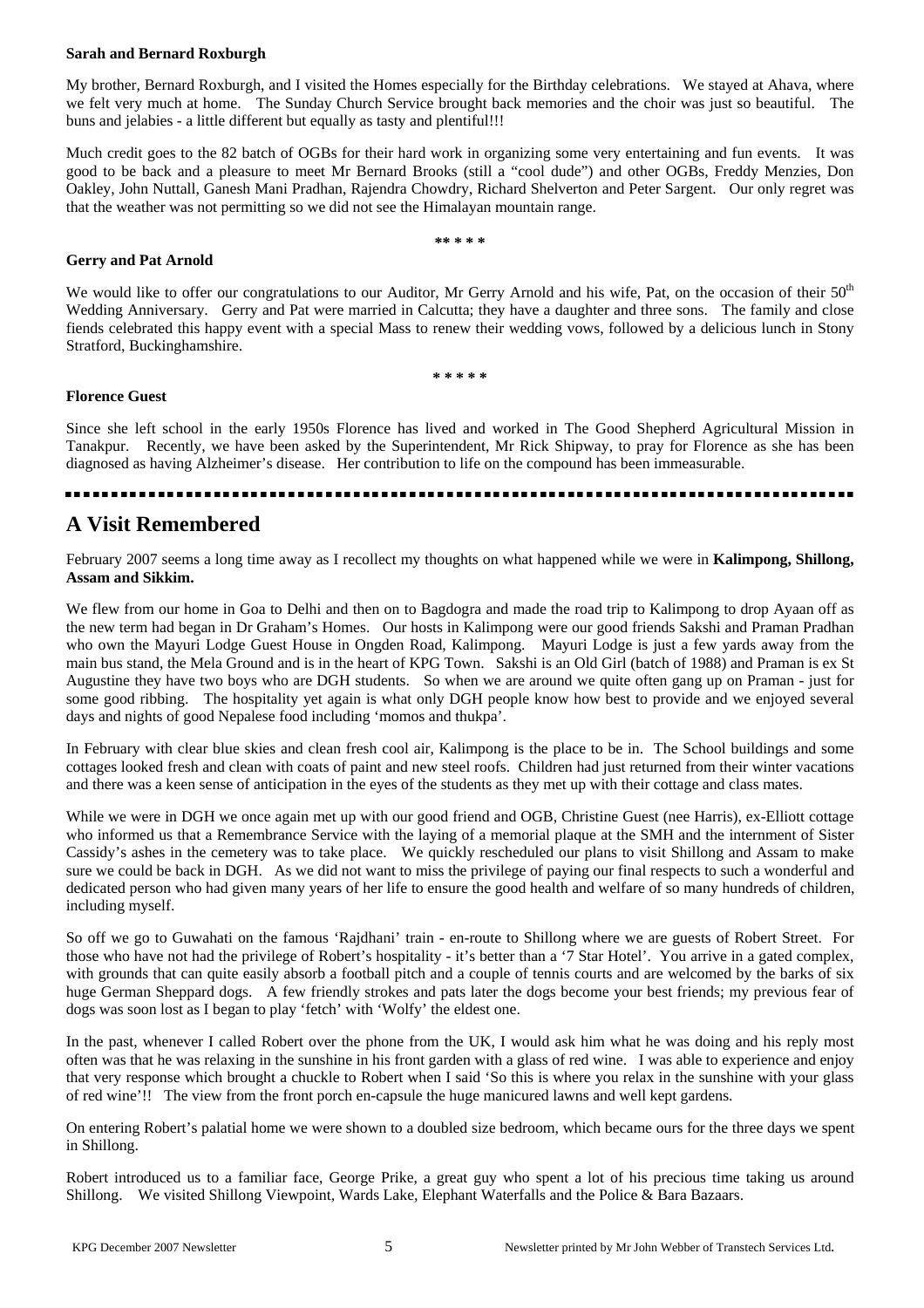We were invited one evening to Elmie (nee Francis) and Jim Elkins' home where we met Prof. David Reid. After several rounds of drinks and canapés we were treated to a most sumptuous dinner. It was nice to hear that the Shillong OGB's Association was being regenerated with a healthy new membership. It was unfortunate that I could not meet Gregory (Elmie's brother) who was a good friend and fellow Assam Cottage boy who I have not seen since 1969. However, I did meet Mickey Palmer and Loki Mitchell.

On our final day in Shillong, Robert took us to his school, St John's, which currently accommodates 200 boarders and 500 day scholars. The school building is known as 'Whitehall' and lives up to its name with its huge column pillars and snow white painted walls.

The children were getting ready for their breakfast and were very happy considering some renovation was taking place. The class rooms were bright and airy with quality desks (Robert has his own sawmills and most of the furniture is built in- house). There is a well furnished reception area where parents of students are able to meet the School Management Team to discuss any issues that they or their children have. The children's bathrooms and toilets were extremely clean which should be as this is the base from which healthy children grow.

We said our goodbyes and left Shillong for Guwahati where we boarded the Rajdhani Express and headed to Tinsukia. We spent a further three days in the Tea Gardens of Talap near Doom Doom Ma. This was a very tranquil and peaceful place with fields and fields of tea bushes. I stayed with Mary Duckworth, my new Sister-In-Law, who is the widow of George Duckworth, OGB. George was well known in this Tea Estate for his honesty and methodology in managing the Stores Department. I was fascinated with the many stories I heard about George's endeavours in trying to speak Assamese (Acomie). The whole community were very friendly and nothing was too much for anyone to do for us. However, due to the 'free Assam movement' and recent upheaval we had to have an armed escort when ever we visited the Tea Garden Managers and on our way back to the railway station.

We returned to Guwahati to catch up with many of Flora's friends who were unable to attend our Wedding in Goa and it was our pleasure to hold a small reception for them.

A few days later we returned to Kalimpong and paid our final respects to Sister Cassidy. An article on this subject was printed in a previous News Letter so I'll not repeat the events that took place.

Whilst, in Kalimpong we held a small reception at 'Cloud 9' for our friends, OGB's and Ex Teachers. We were privileged to have Mr Brooks, Mr & Mrs Lowon Lama, our good friends, Sakshi and Praman Pradhan, Christine Harris, Robert Street, Loki Mitchell, George Prike, Mickey Palmer, Lawrence and Dalen Pereira, Shane Saviel, Miku Foning, Sonam Gampo, Capt. Prakash Pradhan, Anglo Alva and family, Te, Margretta, Norma-Jean Peck, Sam Tsering and several others whose names I can't quite remember.

The next day and after Sister Cassidy's memorial service a sumptuous lunch, which included the famous Gompu's 'pork momos', was afforded to us at the Gumpo's Restaurant by the Kalimpong OGB's. Speeches and votes of thanks were exchanged and it was soon time to leave Kalimpong.

A group of us, including Mr Bernard Brooks, Margaretta Purtill, Norma Jean Peck, Te, Flora and I, were invited to Sikkim by the Sikkim OGB's. What was in store for us was an exceptional measure of hospitalty.

A quick re-shuffle of our baggage had to be made after receiving even more wedding gifts from fellow OGB's. By 3 O'clock that afternoon our group in two vehicles set of for Gangtok. Our hosts and companions for the two hour trip to Gangtok were Karma Bhutia, Sonam Tsering and Dr and Mrs Shiva Kumar Rai.

Flora and I had no idea of what was in store for us as we took in the beautiful scenery as the 'Mahindra Bolero', India's equivalent to a Range Rover, cruised on the very good roads to Gangtok. These roads are up kept by the Indian Army and lead to the 'Na Thula Pass', which is less than 55 kilo metres away from Gangtok. This road is now open to trade between India and China. A brief stop was made at Rangpo for the formal Passport checks and we then continued to Gangtok. Memories of the 2000 Sponsored Walk from DGH to Rangpo soon came to mind as it was here that the 36 Kilometre walk ended. A few kilometres from Rangpo - we passed the beautiful residence of Guru Ladakhi and his charming wife, Priya, whom we were to visit later on in the week.

On arrival at Gangtok Mr Brooks, Margareta, Norma Jean and Te were dropped off at the Mountain Tree Hotel and Flora and I continued to the residence of our host, Karma Bhutia. We were met by his wife, Gaki Chowden, Sister-in-Law, Deki Chowden, his nephew and niece. Karma has a splendid home which is on four floors and contains an enchanting Buddhist prayer and meditation room with unique wood carvings and Sikkimese and Tibetan religious artefacts. A calm and serene atmosphere surrounded us as Karma explained the significance of this prayer room where he finds solace.

For the next seven days we were treated to hospitality that one only dreams of. Transportation, Sight Seeing Tours, Lunches, Dinners, arrangements to meet OGB's were all carried out with precision. We visited Monasteries, drove past Tea Estates, came extremely close to the Himalayas and were able to get some good photos of the mountains. I was even treated to a thorough medical examination by our good friends, Dr Kumar Bhandari and Dr Shiva Kumar Rai and his team of experts.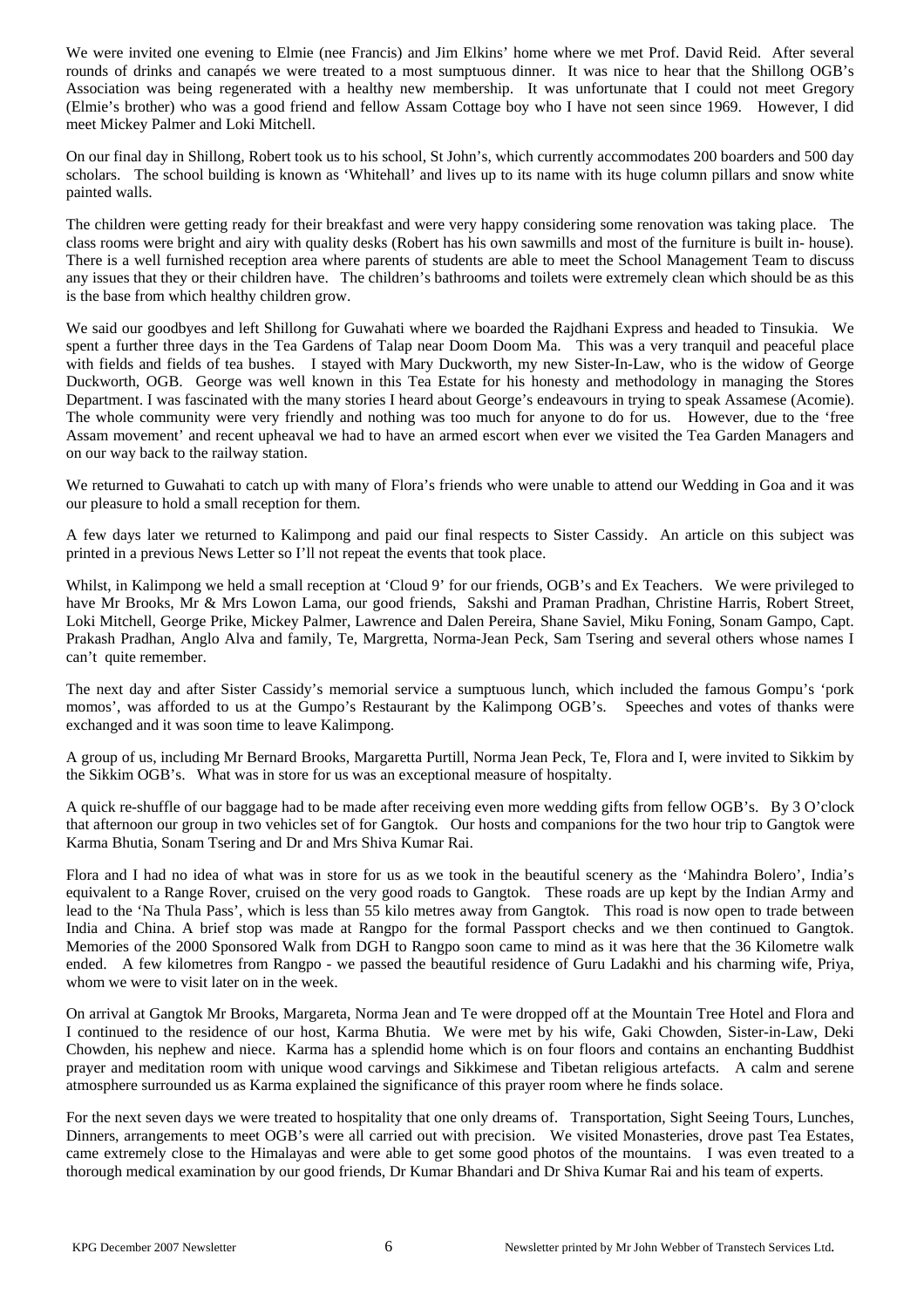Our hosts Karma, Gaki and Deki were so good to us; we even had lessons in 'momo' making. I still have not mastered the neat and delicate tucks with the thumb and index finger, to make the intricate design, but I'm sure I'll get there one day as it is Flora's dream to open a Momo Restaurant in Goa.

We were privileged to meet Yonten Pratt's (nee Doma) mum, Alma, and her sister, Yangchen, and we spent a pleasant afternoon at the New Castle Hotel & Restaurant.

Te - in between our singing during our travels spent a lot of time on photography and videoing and we can't wait to see the finished product. I'm sure this trip will be fondly remembered by the six of us and I take this opportunity on behalf of Mr Brooks, Margareta, Norma-Jean, Te, Flora and myself to say a great **BIG THANK YOU** to all the OGB's in Shillong, Kalimpong and Sikkim. In doing this I sincerely hope that no one will be left out. However, it would not be right if we did not say our special thanks to:

- **Robert Street -** for your kind and generous hospitality, which made our stay in beautiful Shillong even more beautiful.
- **George Prike** for being our guide and taking us around Shillong, we could easily get used to the 'bodyguard' treatment and we are still enjoying your pickled limes and Robert's home farmed honey.
- **Elmie (Nee Francis) and Jim Elkins -** for a wonderful evening of reminiscing bygone days, good wine and great food.
- **Sakshi & Praman** for the excellent hospitality and generosity including your beautiful home brewed wine and we mean wine not 'murwa'.
- **Christine Guest (nee Harris) -** for making our stay in DGH so pleasurable and keeping us on track and on time for the various functions.
- **Sonam Gompu and the Kalimpong OGB's Association** for the sumptuous lunch and especially Sonam for organising our little 'do' at Cloud 9.
- **Karma, Gaki** and **Deki** for your generous hospitality, feeding us so well and also for the 'Momo' making lessons. Karma your historical knowledge is commendable, we learnt a lot.
- Guru and Priya for allowing us the run of your beautiful home, swimming pool, not forgetting the wonderful wine and lunch. **We will be back** soon to taste India's first Scotch collaboration whisky, but please come to Goa first.
- **Dr Shiva** and **Kavita** for you precise planning and attention to detail, ensuring that our stay in Gangtok was utilised to the uttermost. Flora could not and will never be able to keep up with your 'quick steps'. She still has the neck brace. Please extend our sincere thanks to your Assistants who spent so much time on the sight seeing trips and for making sure that we were seen by the various Consultants.
- **Dr Kumar Bhandari** for your expert diagnosis and speedy action in reducing my BP, you'll be pleased to know that it's averaging 135/85 (77). I remember what you told me: **"I'm sorry to spoil your honeymoon 'Des' - no more alcohol and stay off the canapés and starters - just have the main course".** I'm sure those reading this article would heed your good advice.
- **Jayshree** and **P.K** for opening your beautiful home to us and for the dinner and after dinner guitar playing by **Prasant,** which even got Mr Brooks' singing. I'm still trying hard to perfect 'Buffalo Solider' for our next visit.
- **Sonam** for arranging the use of the 'Mahindra Bolero 8 seater Go anywhere vehicle'. Sorry we did not have the opportunity to formally thank you and hope your trip to Delhi was fruitful.

And our special thanks to:

• **Mr Bernard Brooks, Margaretta, Te and Norma-Jean** for your companionship and for keeping us in tune with the many songs we tried singing as we travelled through the beautiful hills of Sikkim.

You guys were great; our love to you all and please continue the good work for DGH.

### *"Tashi Delek"*

### **Flora & Des Meyers**

\* \* \* \* \*

# **LOST AND FOUND**

Would any reader who may know Helen Mowatt, who was in Birissa Cottage period 1948 - 1959 please contact Louis Mowatt, her brother, at 155 Gloucester Road, South Kensington, London SW7 4TH. Telephone number is 02073734781. Louis would be very pleased to hear from you. Helen may now be known as Helen Gill and would be approximately 67 1/2 years of age. Helen apparently worked as a care nurse in Lucia King, Kalimpong. Louis would appreciate any information on Helen, please. Thank you.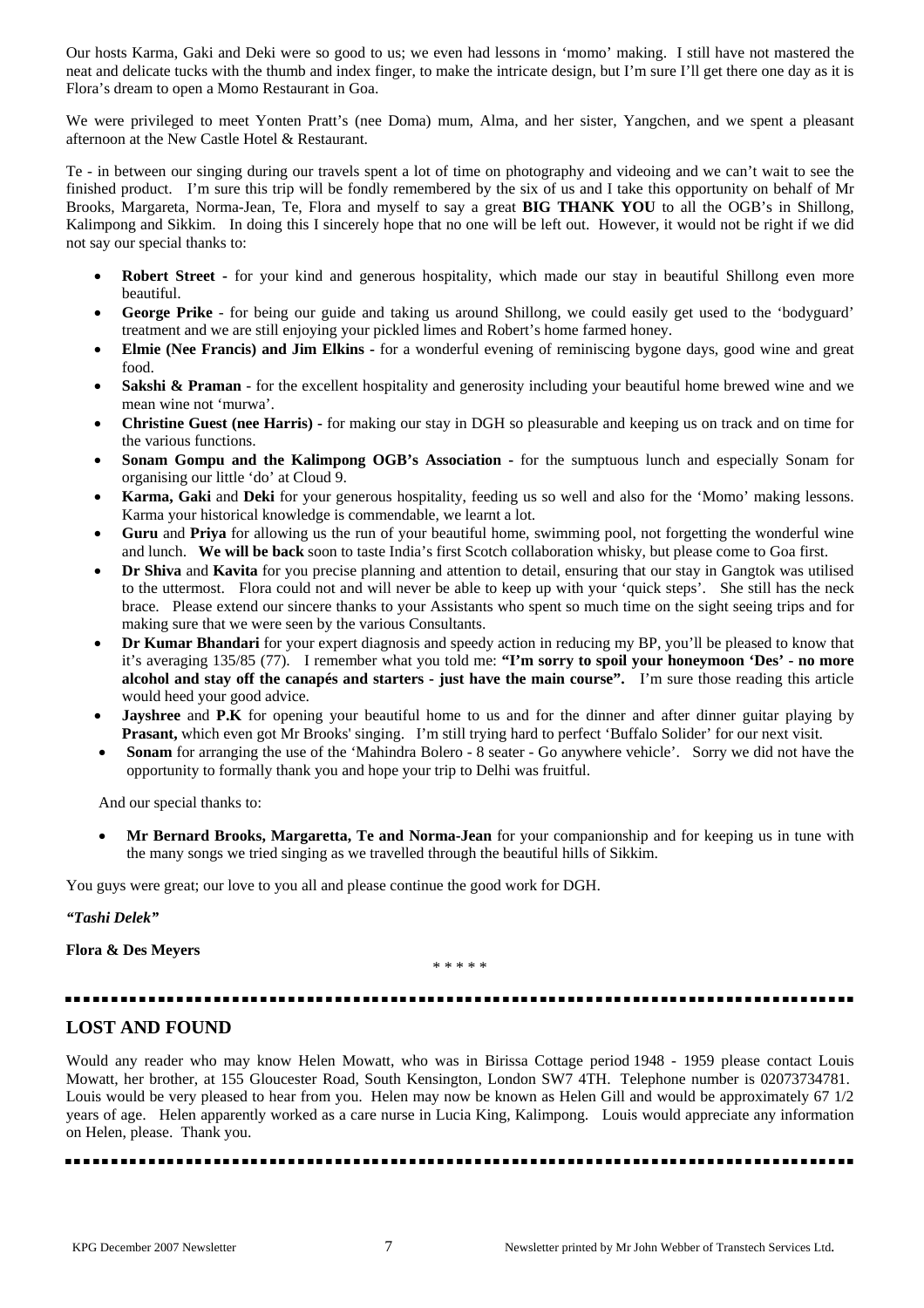# **KPG News …………**

The celebrations are over, and yes we did remember Mr Banerjee very much as he made us all laugh with his anecdotes when reading out the greetings.

Thank you for your greetings too which arrived in time to be read out at the gathering. Mr. Simon Wilson, British Deputy High Commissioner in Kolkata, was the Chief Guest for the occasion, and he and Kunzang Wangdi of the Batch of 82 cut the cake. Fortunately for us the weather held out and the children were able to enjoy their buns and Jelabies on the school field.

Tina and Caroline who were here were also able to witness the celebration.

At the Singing Competition Woodburn was adjudged the best, with Elliott taking the 2nd place, while on the boys side, Hart came 1st and Heathland 2nd. Amongst the two hostels, Fraser had the edge over Willingdon. We were thankful that all the events went off well.

\* \* \* \* \*

# **SCHOOL CHOIR**

### **Excerpts from a speech made by Mrs N Gurung at the Morning Assembly on 21 May 2007-11-08**

The Choir was invited to perform by the UK Committee, to generate awareness about the Homes and for fund raising. We were able to achieve both with a remarkable degree of success.

Twelve performances took place throughout the UK and the children representing DGH conducted themselves admirably throughout the trip, with aplomb and a smile on their lips. Everybody worked extremely hard and deserved the good fun moments in between. The children made their School proud and the long-term benefits of their work abroad, will, I hope, continue to be felt for years to come. In concert after concert OGBs who attended, people who had no connection with the Homes, and the many relatives of Daddy Graham, cried as the children sang.



People from all over India and countries around the world, send you their love and ask that you learn to value what you have in School and most of all learn to value yourselves.

What stands out in my memory was our visit to the Primary Schools at Stockbridge and Barassie. These two schools fundraise for the Homes, primarily through weekly donations. At Barassie High School the children collect pennies they have saved from their pocket money. They have supported the Homes in this way for over 25 years.

What the children have achieved for the Homes, the UK tour photographs and the press coverage of the performances are displayed on our Museum Bulletin Board. It is important that the Choir children now settle down to their school schedule. They must put behind them this dream trip to the UK, satisfied that they have done their job well. They must always remember the hundreds of loyal friends and supporters of the Homes, whose lives they have touched. All you students must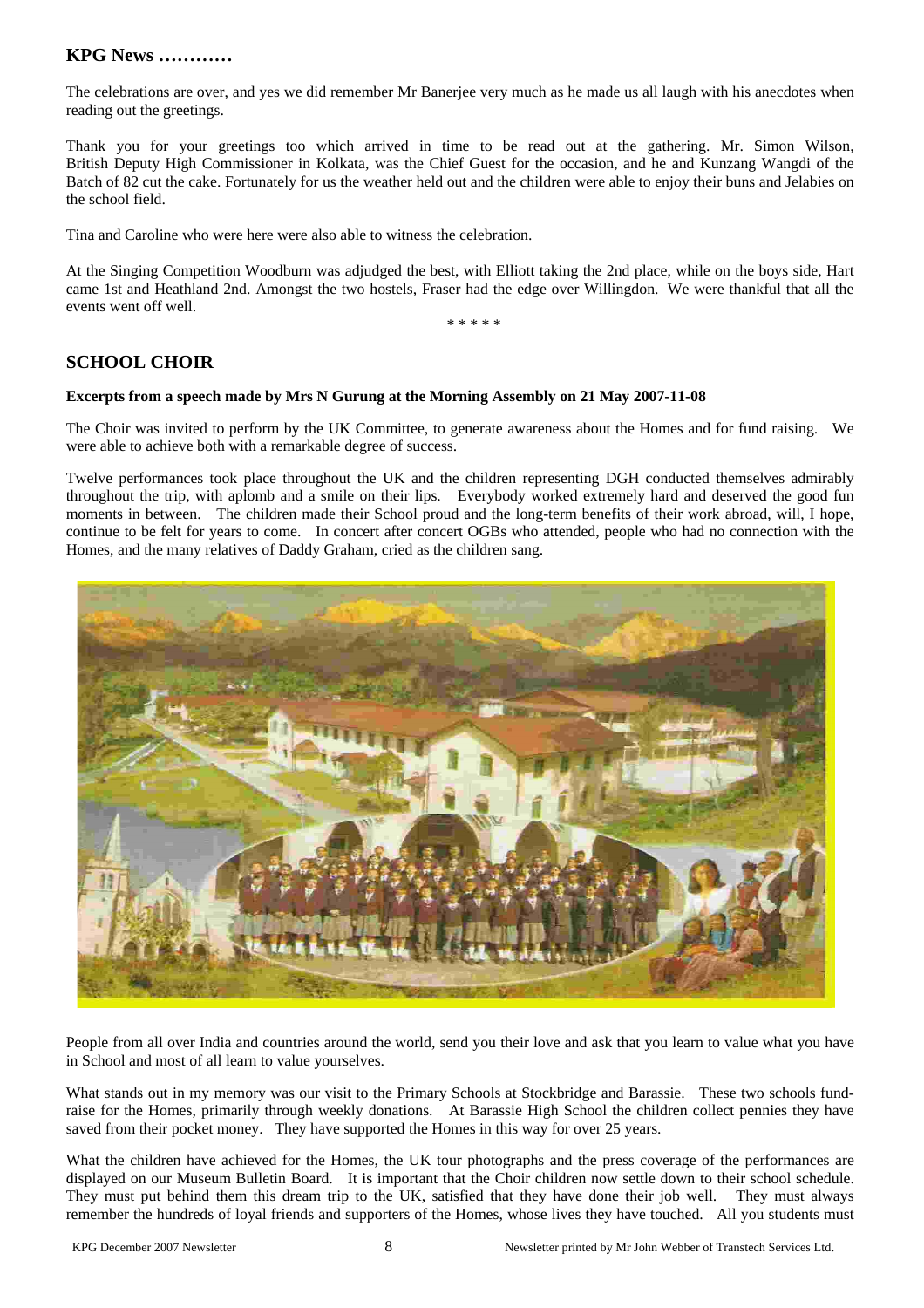never forget the gift of love and support each one of you receives and learn to give back to the Homes what you receive here, in the best possible way you can.

#### **Congratulations to Barassie High School for their dedication and generosity over the past 25 years.**

**\* \* \* \* \*** 

#### **Just a reminder …**

Many DVDs of the school choir are still available at £10 each. The full set includes the Home's Tour - the Opening concert at St. Paul's Church, London, St. Andrew's Church, Oxford, and the final concert at St. Columba's Church, Pont Street, London.

#### **They will make a wonderful Christmas Present for any DGH friends who weren't able to attend any of the Concerts.**

Please send your cheque to **Donald Edwards, 16 Stowe Crescent, Ruislip, Middlesex, HA4 7SS Phone 01895 634015**

# **OBITUARIES**

#### **Mr Monomy Banerjee, 1936-2007 Managing Member and Secretary to The Board of Management Dr Graham's Homes**

Monomy Banerjee, who died in hospital in Kolkata on 21 August, was born in his family village of Somta, near Kolkata, in 1936. In recent years he had coped with heart trouble but in spite of expert medical care he passed on peacefully with his son, Raja, at his bedside and Rina, his wife, near at hand.

Mono and I both began work in Dr Graham's Homes in 1964 and we remained firm friends ever since. Apart from a period as Principal in Daulatram Nopany Vidalaye school in Kilkata he served Dr Graham's Homes all his working life. Appointed as teacher of Bengali and History he was in turn Cottage Parent, Boys' Cottage Superintendent, Senior Master and, finally, Headmaster. As a member of the Board of Management, Mono returned to The Homes, a few years ago, in a supervisory and advisory capacity. He died, as he has wished, still in that post.

Monomy was in love with all that Dr Graham's Homes stood for. He was both knowledgeable about, and understanding of, its history, its ethos and its raison d'etre. It was a miracle, surely of God, that he fitted in to Dr Graham's Homes. He was born in the plains, a villager, a Bengali and (Hindu) Brahmin. He came to the hills, with their Nepalese tradition, to an Anglo Indian Christian residential school. Everything was in total contrast to his upbringing and background. He even had to cope with a Scottish family as his immediate neighbours!

Yet very soon Mono became an integral part of the Homes' family. He realized that Dr Graham's Homes stood for the total (complete), education of the whole child in a Christian environment of Love. Here children from depressed and underprivileged backgrounds were given security, the sense of being wanted and were thus enabled and encouraged to achieve to the maximum of their ability. He entered fully into this concept. Monomy was a Brahmin by birth but not by nature. He exhibited love in action and knew the dignity of service. Status and privilege was unknown to him.

Mono was a regular visitor to Bell House, our home in Kalimpong. We invariably heard his salutation before was saw him! In Bell House, over tea or coffee, we shared much about the Homes and planned debates, sponsored walks and "Quest" activities. We laughed, we talked and we prayed. I was privileged to be invited to his wedding to Tina and it was a job to welcome her to the compound and, years later, to our home in the Island of Arran.

Both Mono's parents died before he was 12 and perhaps the blessing in that tragedy was his ability to care for and to understand those equally less fortunate. Monomy was an intensely religious person. His day was rooted in private prayer and grounded in the morning worship of Dr Graham's Homes Chapel. He read both the Hindu and Christian Scriptures on a daily basis and in the strength of, and sustained by scripture reading, prayer and worship he pursued his daily tasks. Mono led by example and, today, Dr Graham's Homes run the risk of forgetting this example at their peril.

Monomy Banerjee was a part of two families – the one composed of Rina and Raja, the other of the staff and children of Dr Graham's Homes. He was part, too, surely of that greater family, the family of which God is Father and it is into that family we allow him to pass. Surely for Mono the Trumpets have sounded on the other side and he has heard His Master's words "Well done good and faithful servant, enter into the job of your Lord".

John Webster had the privilege of attend the Memorial Service held for Mr Monomy Banerjee in Dr Graham's Homes Chapel on Monday, 3 September 2007, and the Internment of Ashes afterwards in The Homes' Garden of Remembrance. The Service was attended by staff and pupils, many of the Homes' Nepali employees, and a considerable numbers from the town of Kalimpong. Conducted by the Chaplain and enriched by the singing of the Choir along with several tributes, the Service made a very fitting tribute to one who had given much to Dr Graham's Homes.

#### **John Webster**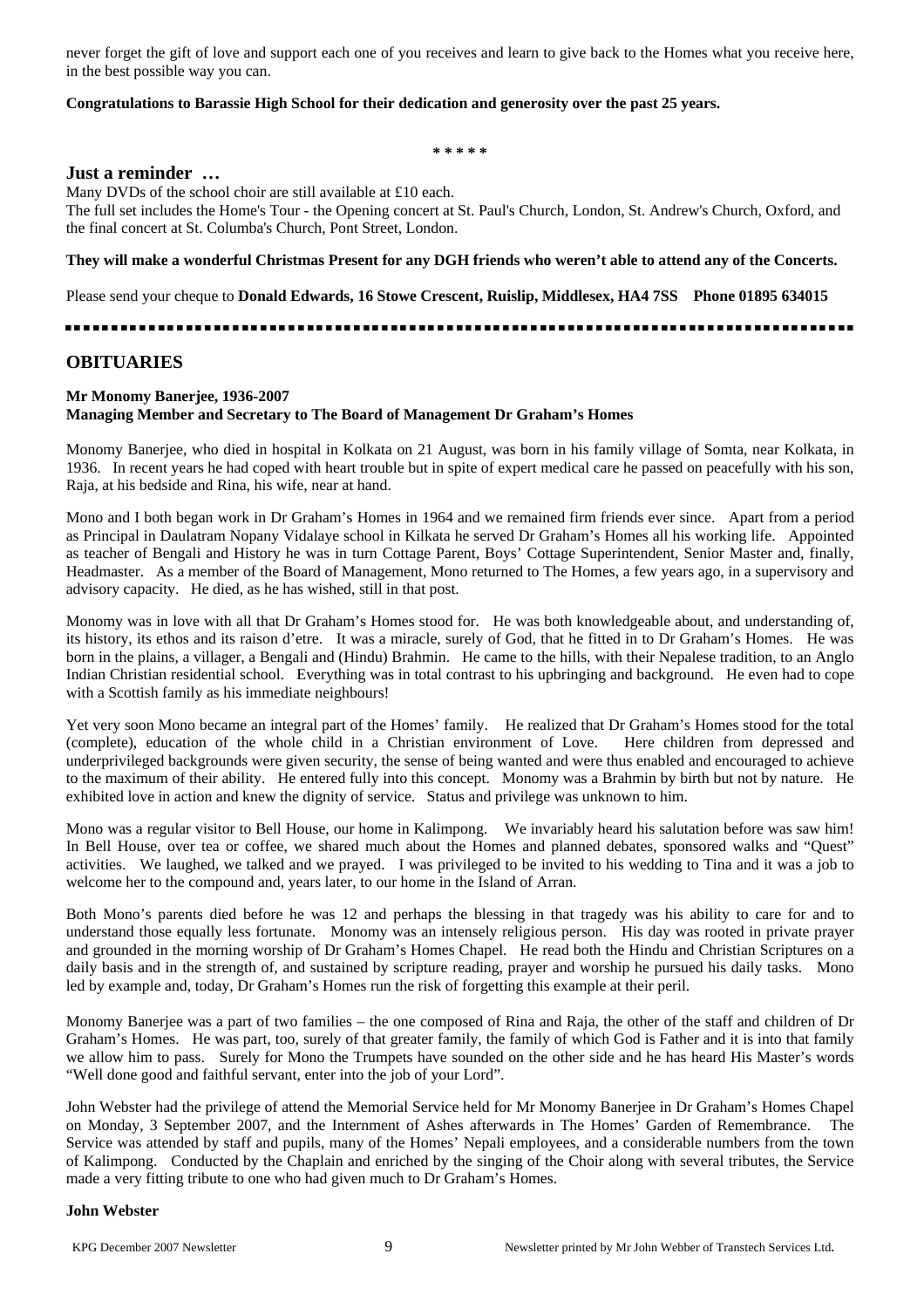#### **A Tribute - Terence Ernest Monteiro**



My long association with Dr. Graham's Homes, started on the 27 July 1963. I arrived on the compound on a very wet and misty afternoon. The fog was so dense that visibility was very poor. Being my first visit to the hills, I was a bit disillusioned as to whether I had made the correct decision in coming to work up here.

I was met at the Main Office by then Cottage Superintendent, Miss Daisy Fowles, who handed me over to a young, impeccably dressed, Bernard Brooks, who immediately put me at ease with his friendly approach. One question kept bothering me as to what sort of a person the Principal was. I put this question to my escort and was surprised and much relieved to know that he was indeed the Acting Principal, as Dr. Minto (the Mr JR Minto), was away in Scotland on furlough. I was taken to Wiston Cottage and introduced to Mr and Mrs Roberts, the houseparent, with whom I would be staying. Thirty curious pairs of eyes gave me a ware welcome.

That first evening I had tea at Graham House with Mr Brooks. I was briefed about the school and the backgrounds from which many of our less fortunate children came. I was also told in no uncertain terms that I was never to humiliate a child and never to refer to a child's background. If ever I was found wanting this, I should be prepared to leave in twenty-four hours. Having been given the eleventh and twelfth commandment I braced myself to face the challenge before me.

The following day was bright and clear and as I made my way along the winding paths to the School buildings and some of the cottages I was truly amazed at the scenic beauty, which began to unfold before my very eyes. This setting amidst the majestic grandeur of the Himalayas, has to be seen to be believed. Kalimpong had been and will continue to be "A little bit of heaven". I have no regrets in coming here.

There are so many fond memories of this place that it is difficult to pinpoint a few. The homely atmosphere has to be experienced to be believed. The rapport between the staff and the students is such at the students never hesitate to confide in or to seek guidance and counseling where necessary.

The cottage system, I found to be a real 'home away from home'. Children of all castes and creeds coming from different background live in perfect harmony with each other and no distinction has ever been made between those who have and those who do not.

My work was mainly in the Junior School and I worked under the headships of Mrs Brooks, Mrs Minto and Mr Cleophas, till I eventually took over the department in 1976. I also taught English Language and Literature in class VIII for about twelve years. On a number of occasions I have also officiated as Headmaster and have had a wonderful working relationship with all the staff. Yet, it is with the Jr. School staff and students that I have been most comfortable.

The early years were turbulent ones as we had just got over the Chinese incursion of 1962. Many staff had left and the School had to be evacuated to Gopalpur on Sea for a while. In 1965 there was the Pakistani threat of war from Northwest. Schoolwork was frequently disrupted and plans for evacuation were always in progress during those troubled times. Then came the disaster of 1968, which I have covered at length in an article in Simon Mainwaring's book, 'A Century of Children'. The natural calamity caused immense suffering and it took a very long time for normality to return.

The war for the liberation of Bangladesh, greatly inconvenienced staff and students alike. The army was on red alert and we spent many a sleepless night in pitch darkness as blackouts had to be strictly adhered to. In the midst of all this we carried on with classes (whenever we could), co-curricular activities, music and drama which are very part of life on the compound. The staff's plays were a real scream in those days and still are. The townsfolk made it a point to stay back after an exhausting day at the May Fair to witness the plays. My main interest has been in direction and I have enjoyed directing plays with the staff and senior students for the last twenty years.

In my long association with the Homes, I have naturally worked under several Principals, Headmaster and with numerous colleagues. It has been a wonderful experience and I have cherished every moment. I have found immense satisfaction in working among the underprivileged and less fortunate children and I know that the Homes will grow from strength to strength.

A century of Caring for Children will go on for Centuries to come. Long live the Homes!!!

Late TE Monteiro, Head of Jr. School - excerpt from Thorough magazine 2000.

**\* \* \* \* \***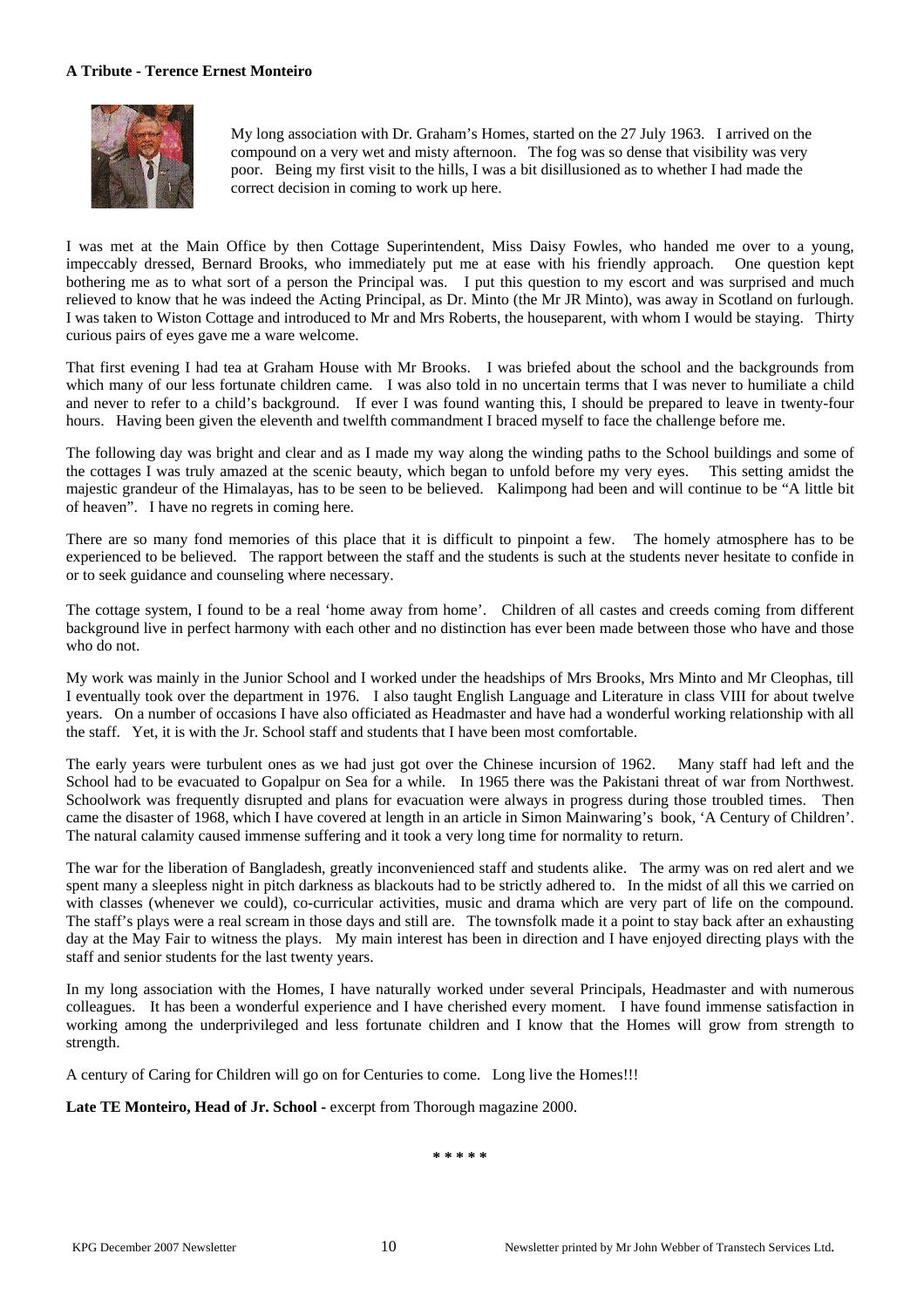# **"Pip" Graham**

Dear Council Members and Overseas Committee members, please be advised that Arifin's father, affectionately known as "Pip" Graham, passed away this weekend. He was a lovely man, very interesting life. He was a grandson of Dr. Graham. I had the fortune of meeting him in 2005 when I was in Victoria. He had been in a nursing home for some time now.

I shall be sending Arifin and Wiluya a sympathy card on behalf of the Council. For anyone else who wishes to send their condolences you can email Arifin at [arifin@alarisdesign.com](mailto:arifin@alarisdesign.com) or mail a card to Arifin Graham, Box 77, Cook Street R.O., Victoria, BC V8V 4Z8 Donations will be accepted on behalf of Dr. Graham's Homes. Tessa, Arifin's sister, was kind enough to phone me today with the news.

#### **Jacqui Hibbert**

\* \* \* \* \*

# **Denzil Van Haeften**

It is with great sadness that we heard of the passing of Denzil. His daughter, Gloria, teaches in the Homes. We would like to send our sincere condolences to his family and friends.

**\* \* \* \* \*** 

### **Ashley Peters, 1946 - 2007**

Ashley passed away suddenly in Shillong on the 9 November, following a heart attack.

He was a Heathland boy and after he left school, he worked briefly in the Kalimpong Homes' Bakery in Kolkata. Then, aged 20, he joined the Indian Air Force, where he was a Medical Assistant for the next 23 years.

In his retirement, Ashley and his wife, Rani, cared for their 3 children and 5 grandchildren in Shillong. He was much loved and respected in his home environment. He was known as the Medicine Man locally, as he used to dispense medicines to those who were ill and unable to afford to buy them. He will be greatly missed by his family and large circle of friends.

We offer our sincere condolences to Ashley's family in Shillong and to his sisters, Evelynne and Mavis, in England.

# **FUND RAISING EVENTS**

### **Anglo-Indian New Year's Eve Ball**

The Brent Town Hall, Forty Lane, Wembley - 7.30pm to 1am

Live Band "Magic Moments" and "Disco" - Please bring your own food and drink NO Licensed Bar.

**Tickets £20 - before 15th December - thereafter £25**  No Children under the age of 12yrs. **RAFFLE 1st PRIZE - 2 WEEKS ACCOMODATION IN OUR FLORIDA VILLA** Website address: [www.allandenise.com](http://www.allandenise.com/) 

\* \* \* \* \*

# **2008 'Fun Raisers' - Run, Walk, Cycle Scotland in 4 Days - 7 to 12 May 2008**

Although numbers were far below those hoped for "Run Scotland" in May 2007 raised over £5000 for "Homes Funds"! This made the very considerable preparation and planning worthwhile and has encouraged us to attempt a repeat!

Once again, next year, we would want to enlist those prepared to participate in the entire trip but those able to join the group of even part of one day and do a 10 mile stint in their own locality would be very welcome. You can run/walk or cycle your own section.

| Sections are as follows: | Day one (8 May) | Mull of Galloway to Abington |
|--------------------------|-----------------|------------------------------|
|                          | Day two         | Abington to Kenmore          |
|                          | Day three       | Kenmore to Inverness         |
|                          | Day four        | Inverness to Duncansby Head  |
|                          | Monday, 12 May  | Return home.                 |

This is great fund for ALL ages. You pay your own expenses and enlist "sponsorship". Come and join us. **Phone John Webster on 01770 700 747.**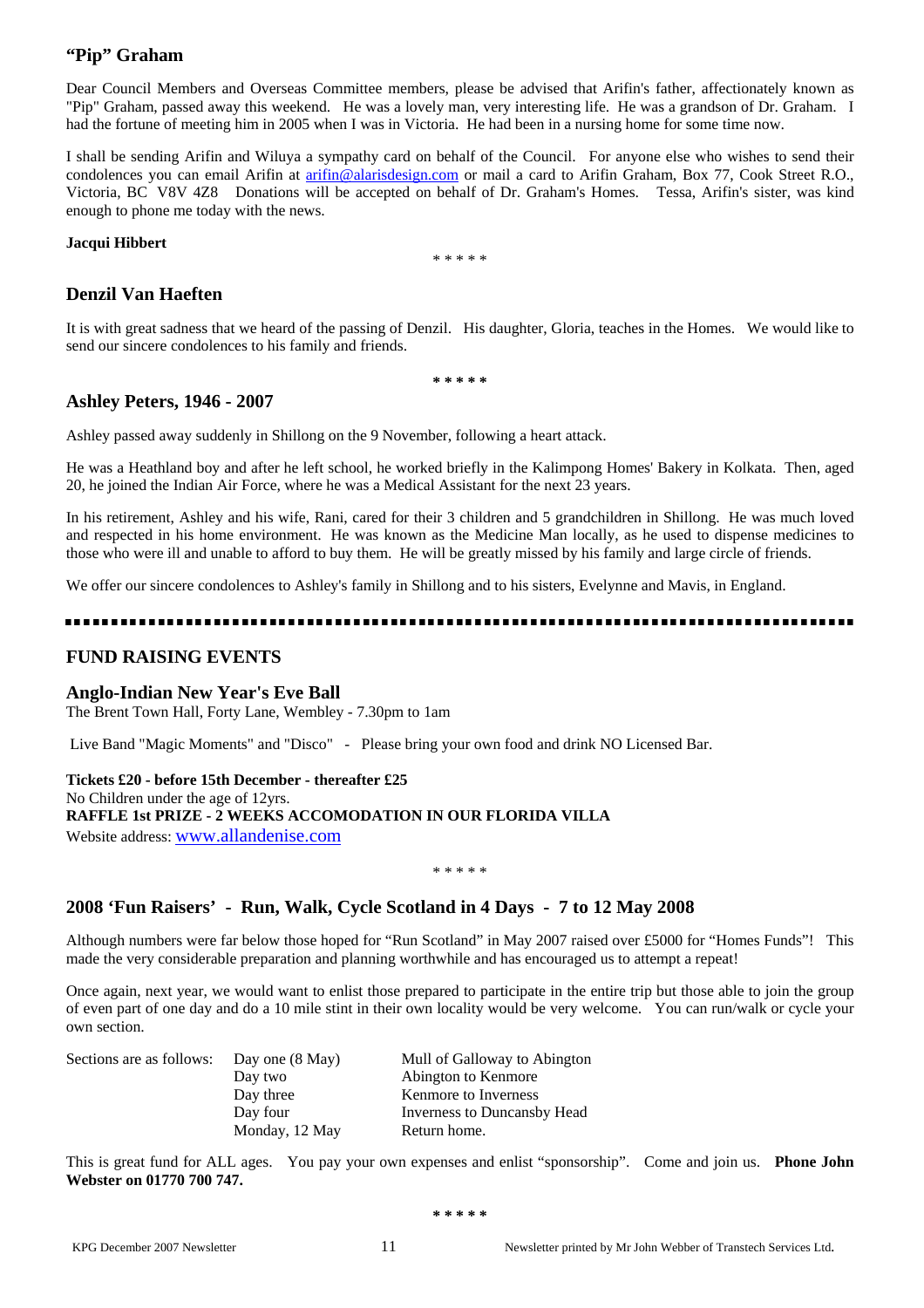# **November Tour 2008**

This year 27 of us go to Kolkata, Bhutan and Kalimpong. Next year's tour will run between Saturday, 1 November and Tuesday, 18 November 2008, and will go to either Bhutan or back to Nepal. Interest as soon as possible to **John Webster on 01770 700 747.** 

**\* \* \* \* \*** 

**Bengal Bike Ride - 8 to 19 February 2008.** An invitation to cycle 665 Kms (412) miles) from Kolkata to Kalimpong to raise funds for Dr Graham's Homes

Full details and an application form is now available from **Rev. John G Webster, Planetree, King's Cross, Isle of Aran, KA27 8RG, telephone 01770 700 747, and the Committee Secretary, Miss VW Cassie.** Positively last call!

**\* \* \* \* \*** 

# **Tyndale Baptist Church**

Thank you to the Treasurer and Members of the Tyndale Baptist Church for their generous donations over the years. Mr John Elliott, Church Treasurer writes, "Thursday Lunches have supported the Kalimpong Association for many years, and we hope to continue our support in the future."

### **Vincent Purtill**

### **Update on CALCUTTA TILJALLAH RELIEF, INC, article appeared in the Summer 2007 Newsletter**

Let me review the highlights of this year, our seventh, in helping Anglo-Indian in India. First, if you have not seen our website, please do so. Bookmark it. Apart from having an enormous amount on information on our activities, it is an artistic delight - thank you Terry.

"Voices on the Verandah - An Anthology of Anglo-Indian Prose and Poetry," continues to attract readers and we are in the process of selecting submission of our next publication - "The Way We Were" - which promises to be our singular publication (due in 2006). The entire proceeds of all sales go to CTR.

We have a new branch in Perth, WA, with Jenny Busby as the coordinator. They have already had a dance and a quiz and raised funds to augment the fundraisers of Melbourne and Sydney. With representation in the UK and in Toronto, Canada, we are truly international.

Our support to the underprivileged continues to grow. In Kolkata we have over 150 seniors on pensions, 36 children as day scholars and 34 girls as "**Entally**" boarders. In Chennai we have opened up another project "**Smile Cares**" and have 15 seniors on pension in addition to another 65 seniors with "**Anglo-Indian Concern**", we also have 15 boarders and 15 day scholars. In Bangalore/KGF we have 20 seniors on pension and finally in Hyderabad we have 10 children as day scholars. Check out the disbursement of fund on our website, where we indicate how much, when and to whom. We continue to run a transparent organization. One of my very good friends suggested that, in order to attract sponsors, I look out for success stories and publish them in the newsletter. We are trying to get specific success stores, BUT the operation and growth of CTR is, in itself, a success story!

Thank you to so many donors, in so many countries for keeping the faith with us. We operate as a volunteer organization, without a single person getting paid, either in cash or in kind, in India or abroad. Our expenses are less that 1/10<sup>th</sup> of 1%, and we are very proud of this record. We are equally proud of our integrity, which had remained without blemish. I thought I ought to share with you, as a gentle reminder, what your money buys in India:

\$5.00 covers the expenses of a day scholar for a month \$7.50 feeds a senior for a month \$15.00 pays the board, lodge and tuition of a boarder for a month

It takes so little to make such a huge difference - to make a life. **Bookmark** on our website at: **<http://www.blairw.org/index.php> "Help us help others".** Ellen and I wish you and your family a wonderful holiday season.

### **Blair Williams**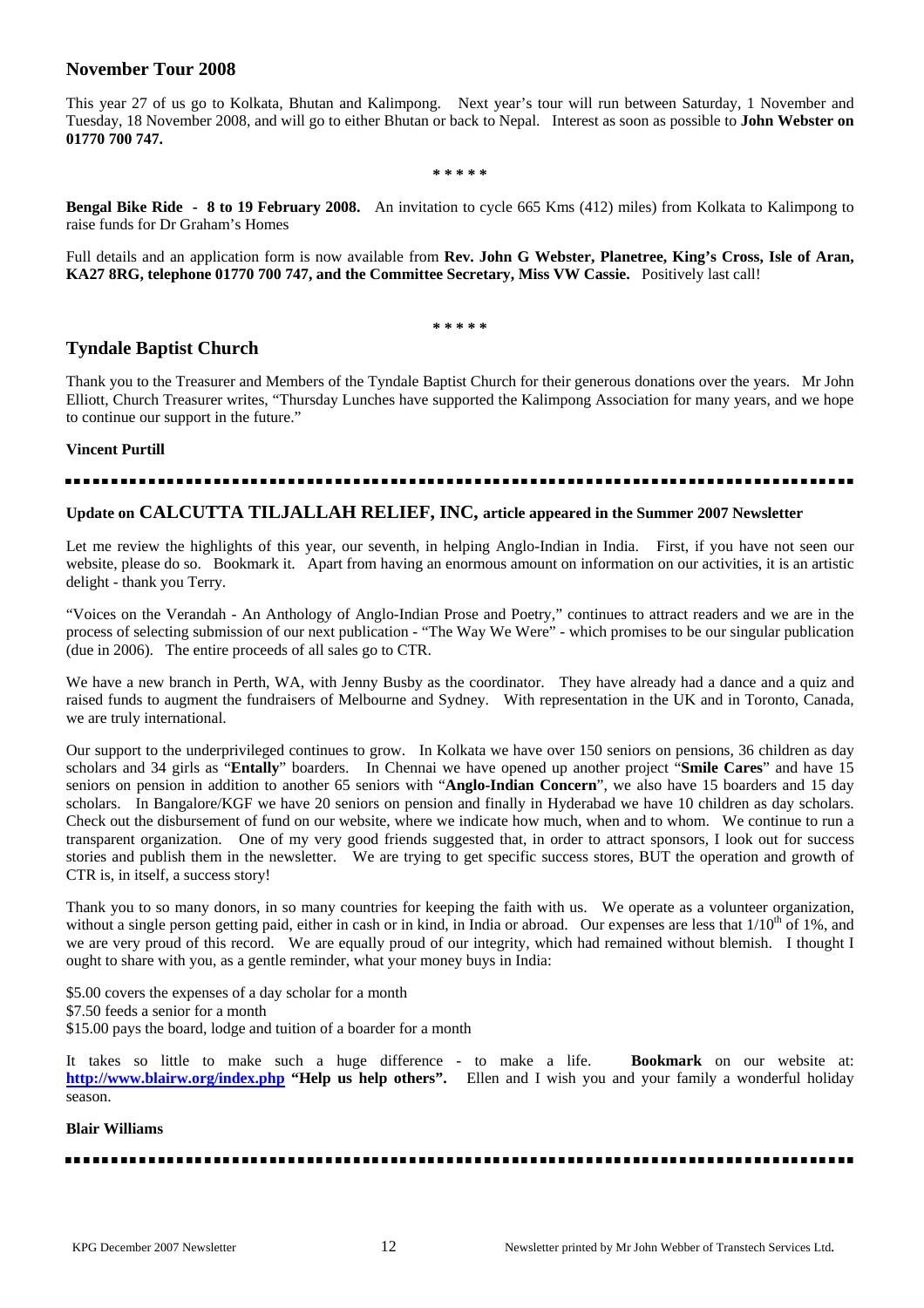# **INTERESTING ASPECTS OF LIFE - FOOD FOR THOUGHT!**

There was a one-hour interview on CNBC with Warren Buffet, the second richest man who has donated \$31 billion to charity. Here are some very interesting aspects of his life:

- He bought his first share at age 11 and he now regrets that he started so late!
- He bought a small farm at age 14 with savings from delivering newspapers.
- He still lives in the same small 3-bedroom house in mid-town Omaha, which he bought after he got married 50 years ago. He says that he has everything he needs in that house. His house does not have a wall or a fence.
- He drives his own car everywhere and does not have a driver or security people around him.
- He never travels by private jet, although he owns the world's largest private jet company.
- His company, Berkshire Hathaway, owns 63 companies. He writes only one letter each year to the CEOs of these companies, giving them goals for the year. He never holds meetings or calls them on a regular basis.

### He has given his CEO's only two rules:

Rule No. 1: Do not lose any of your shareholder's money and Rule No. 2: Do not forget Rule No. 1.

- He does not socialize with the high society crowd. His past time after he gets home is to make himself some pop corn and watch Television.
- Bill Gates, the world's richest man met him for the first time only 5 years ago. Bill Gates did not think he had anything in common with Warren Buffet. So he had scheduled his meeting only for half hour. But when Gates met him, the meeting lasted for ten hours and Bill Gates became a devotee of Warren Buffet.
- Warren Buffet does not carry a cell phone, nor has a computer on his desk. His advice to young people: "Stay away from credit cards and invest in yourself and remember:

**\* \* \* \* \*** 

- a) Money doesn't create man but it is man who creates money.
- b) Live your life as simple as you are.
- c) Don't do what others say, just listen to them, but do what you feel is right.
- d) Don't go for brand names just wear those things in which you feel comfortable.
- e) Don't waste your money on unnecessary things just spend on what you really need.
- f) After all it's your life why should you allow others to rule your life."

### **Nine Golden Rules**

- Before you speak, listen
- \* Before you write, think
- \* Before you spend, earn
- \* Before you invest, investigate
- \* Before you criticize, wait
- \* Before you pray, forgive
- \* Before you quit, try
- \* Before you retire, save
- \* Before you die, live

# **QUIZ CORNER**

- 1) How long did the Hundred Years' War last?
- 2) Which country makes Panama hats?
- 3) From which animal do we get catgut?
- 4) In which month do Russians celebrate the October Revolution?
- 5) What is a camel's hair brush made of?
- 6) The Canary Islands in the Pacific are named after what animal?
- 7) What was King George VI's first name?
- 8) What color is a purple finch?
- 9) Where are Chinese Gooseberries from?
- 10) What is the color of the black box in a commercial airplane?

ANSWERS TO THE QUIZ - Passing requires 4 correct answers

- 1) 116 years 6) Dogs
- 2) Ecuado 7) Albert
- 3) Sheep and Horses 8) Crimson
- 4) November 9) New Zealand
- 5) Squirrel fur 10) Orange, of course.

What do you mean, you failed? Me, too. (And if you try to tell me you passed, you lie!) Pass this on to some brilliant friends, so they can feel rotten, too.

**\* \* \* \* \***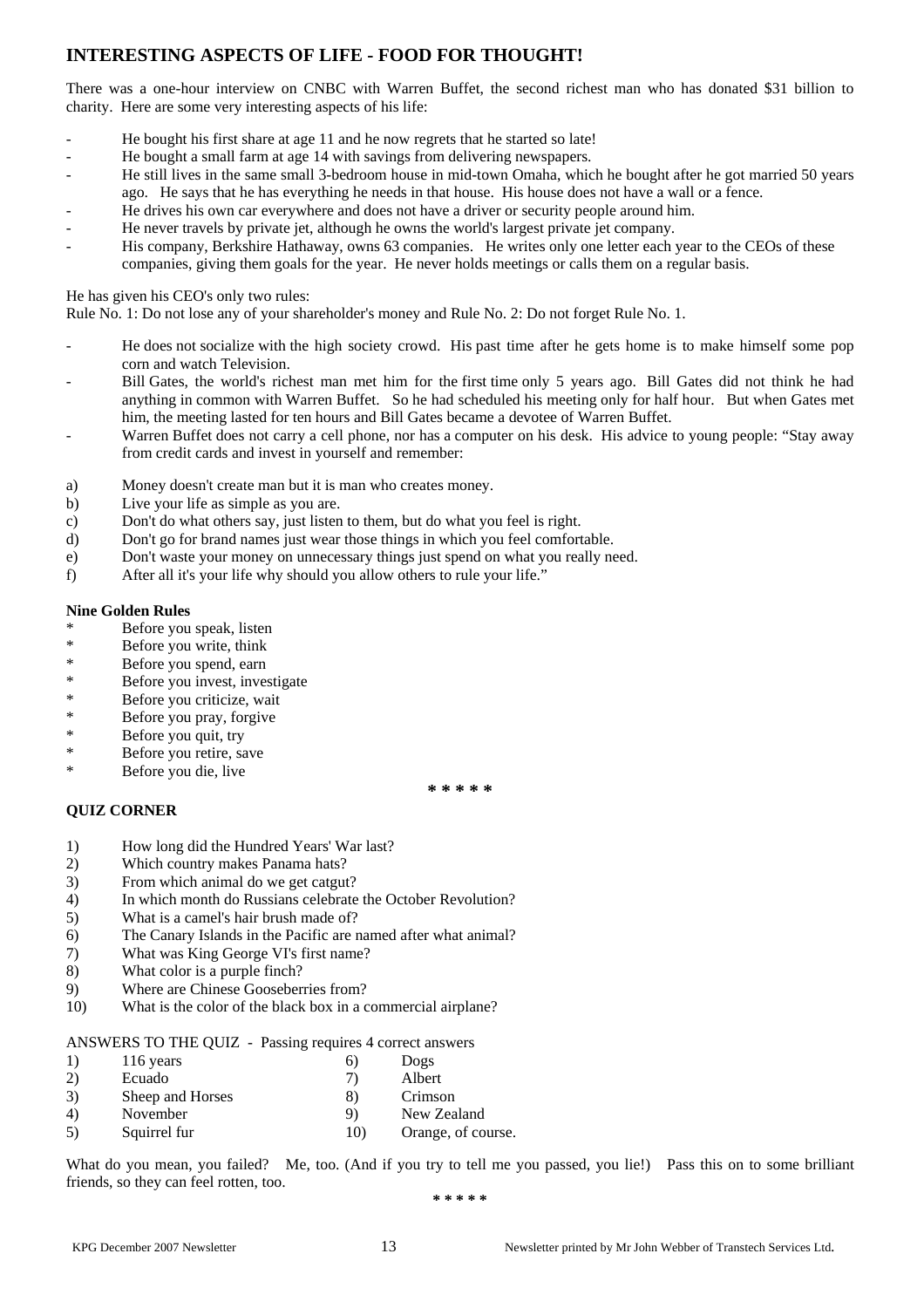# **AN ITEM OF INTEREST ……….**

My daughter, Barbara, who was a teenager when the "Beatles" became famous, was reading a book published is year by Pattie Boyd, and was surprised to note that a doctor, who once worked at Dr. Graham's Homes, was mentioned in her story!

Pattie Boyd was a high-profile fashion model in England in the 1960s. Her book "Wonderful Tonight" is a candid story of her life. She was married to George Harrison (one of the Beatles) for a while. She later married Eric Clapton, and describes both men as musical geniuses. Her marriage to Eric Clapton ran into trouble when he became addicted to drugs. An influential friend "persuaded him to seek treatment from Dr. Meg Patterson, who specialized in heroin addiction and practiced what she called neuro-electric therapy, which involved sticking things like acupuncture needles into the earlobe and passing an electric current through them. She came to Hurtwood Edge, Eric's magnificent mansion, initially, then he stayed with her and her family at their house in Harley Street while the treatment lasted."

She mentioned that after the treatment, Eric Clapton "went straight from heroin to alcohol". Pattie Boyd wrote, "I had met Meg Patterson soon after Eric finished his treatment, and she warned me that this might happen."

Those OGBs who were in Kalimpong in the 1950s will remember Dr. Margaret Patterson. She was one of the best doctors who worked in DGH. Her husband, George Patterson, worked as a missionary in China before he met Margaret. While they lived in Kalimpong, he wrote a book about his experiences in China, and his escape from there via Tibet. I remember attending a lavish Chinese dinner at their home, on the other side of Kalimpong town, to celebrate the publication of his book.

Some years later, in the 1970s, Margaret and George Patterson spent some time in California where she was using her methods of treatment on drug addicts. We invited them over to our home for dinner one evening, and they met Betty Lucas, former Kalimpong teacher, and her Australian friend, who were staying with us that week. They later returned to England, where Margaret set up her own private practice. My daughter and I were interested to note that she was mentioned in Pattie Boyd's book.

Pattie Boyd is now an acclaimed photographer and lives in West Sussex, England. She also mentioned being in a boarding school in East Grinstead, W. Sussex, when she was a child. This, too, interested us, as I spent my first year in England teaching in a private boarding school, "Horncastle", just 4 miles from East Grinstead.

In her book, she mentioned connections to India; her great-grandfather was born near Lucknow, India. "He fought in the Indian Mutiny and the British government rewarded him for his bravery with indigo and sugar plantations, which made him wealthy." He was educated in England, as was the custom in that era. Her mother and uncle were also born in India, but got their education in boarding schools in England.

I hope you will find the above article interesting. I have used quotation marks for excerpts from Pattie Boyd's book.

As we are approaching Christmas, I wish all OGBs and their families a joyous Christmas, and hope that the New Year will bring peace to our world.

# **Mrs Cynthia Ross**

**\* \* \* \* \*** 

| <b>Forthcoming Events</b>                                                                          | <b>Dates</b>                                                                   | <b>Venues</b>                                                    |
|----------------------------------------------------------------------------------------------------|--------------------------------------------------------------------------------|------------------------------------------------------------------|
| AGM<br>The Kalimpong Association (UK)<br>The Kalimpong Association (UK)<br><b>Charitable Trust</b> | Saturday, 21 June 2008<br>Doors open at 2.00 pm<br>Meeting commences at 3.00pm | Methodist Church<br>Hinde Street, London W1<br>Tube: Bond Street |
| <b>BIRTHDAY CELEBRATION</b><br>Donations of items for the Raffle would be<br>most welcome          | Saturday,<br>Doors open at 2.00 pm                                             | Methodist Church<br>Hinde Street, London W1<br>Tube: Bond Street |
| <b>KPG DINNER DANCE</b>                                                                            | DATE AND VENUE TO BE<br><b>CONFIRMED</b>                                       | <b>WATCH THIS SPACE</b>                                          |

#### **\* \* \* \* \***